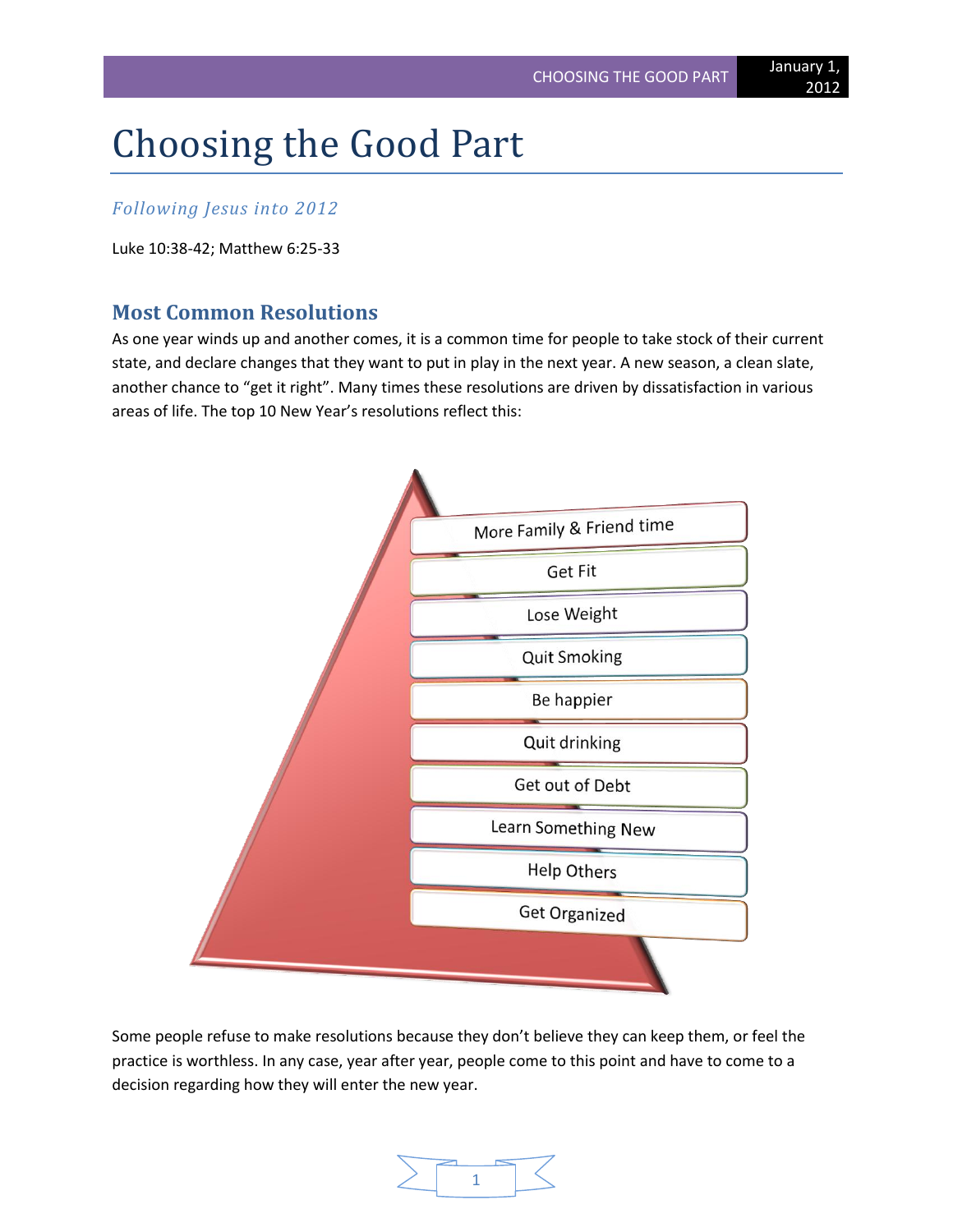#### **Common Needs and Desires**

This list of resolutions shows that there are many desires and needs that are common to most people. Not only this, we end up chasing the same types of things, sometimes out of desire, others out of necessity. The interesting thing is that while we end up chasing the same common desires and needs as everyone else, there is something that we, as Christians know: *there is more to this thing called Christianity than we are experiencing (to see the 4 barriers to experiencing Maximum Faith, click the following link to read information from the Barna Group:<http://t.co/dCWbsYkQ> ).* Even with this, we take the same stance when it comes to our spiritual lives and growth as we do with other needs and desires. Jesus saw the same thing happening in His day, and wanted to address this with those who were listening to Him.

## **Setting the Standard**

#### *Be perfect, therefore, as your heavenly Father is perfect – Matthew 5:48*

Jesus began his discourse in the Sermon on the Mount talking about the differences between "normal living" and living in the Kingdom of God. The people of God had their idea of what was important both in their own lives and to God, and were doing their best to fulfill both. Jesus, however gave a different view of what living in the Kingdom was, and showed that, not only could earthly righteousness not compare to God's standard, it could not achieve it. There is a common belief that God gave His commandments to show us that we could not keep them, but this is not God's character or M.O. This was not a means to condemn people, but to invite them to live a different way

*You have heard that it was said "eye for eye and tooth for tooth". But I tell you, do not resist an evil person. If someone strikes you on the right cheek, turn to him the other also… that you may be sons of your Father in heaven… - Matthew 5:38-45 (abridged)*

Jesus was giving people an opportunity to experience a deeper righteousness. A more real experience of the life of the kingdom, and a life that touched people in ways they would not expect. It was an invitation to see the kingdom of God for all that it was and could be, and to allow the kingdom and the righteousness that comes from God to influence how they approached every situation, and to be manifest rather than just being spoken or thought of. That invitation is an eternal one, an invitation that Jesus constantly gives to us.

#### *The thief comes only to steal and kill and destroy; I have come that they may have life and have it to the full – John 10:10*

The key to Jesus' statement lies in **His** definition of life, not ours. Life to the full is not just more of the same things we have been chasing after. Nor is it more of the same religious practice that we have been doing, but it is accepting the gift that Jesus gives, not just at the point of salvation, but as a constant flow of His life into ours. It is by definition *more than necessary; something further; superior; more eminent.*

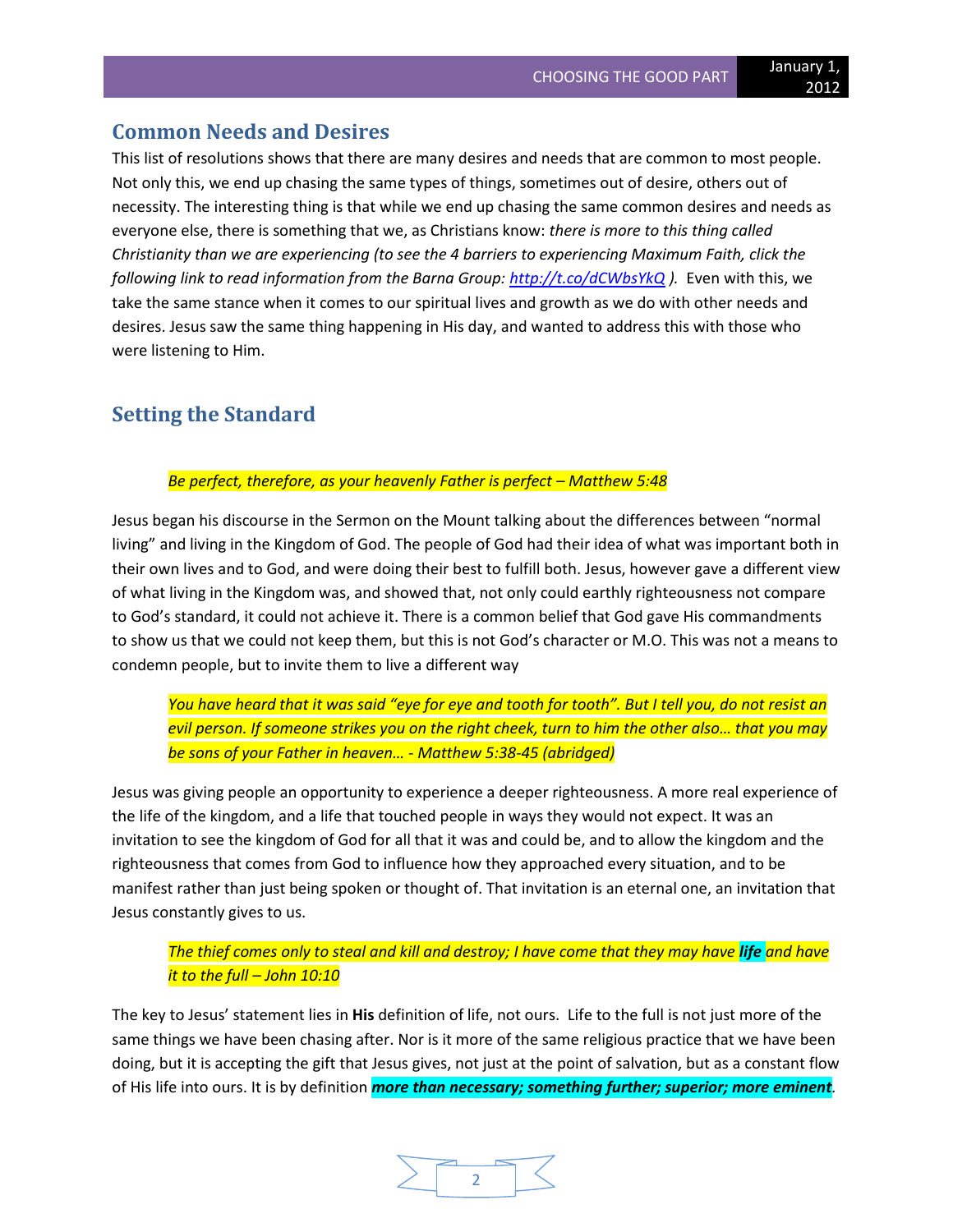The kingdom, righteousness and life Jesus speaks of are simply *more remarkable* than what we are used to experiencing, but are what we are supposed to not only experience, but to seek after.

## **Why Resolutions Fail**

For most people, the reason that the resolutions fail has little to do with the validity of the resolution itself. People start off very strong, but something happens in short order: *they realize they can live without the fulfillment of the resolution*.



After hours, days or weeks of activity with few results, the logical decision is to cut your losses, and go back to life as you know it. Resolutions are made based on our thought that they are *good ideas*, much like those who decide to go to church on Christmas. No one would fault the person for such a decision, but eventually they find that there are as many reasons to not continue with the decision as there are to continue.

*Then Peter came to Jesus and asked, "Lord, how many times shall I forgive my brother when he sins against me? Up to seven times?" – Matthew 18:21*

Peter asked the right question, and showed that he was listening to what Jesus was teaching: if after 3 tries the person doesn't want to listen, regard him in the same manner as you would a heathen or tax collector. For Peter to ask if 7 times was enough meant that he understood that our lives are to be better than the norm, and 7 times was significantly better than 3. However, Peter's question also revealed that he mistook the combination of grace and discipline (a.k.a. living by the law) for true forgiveness

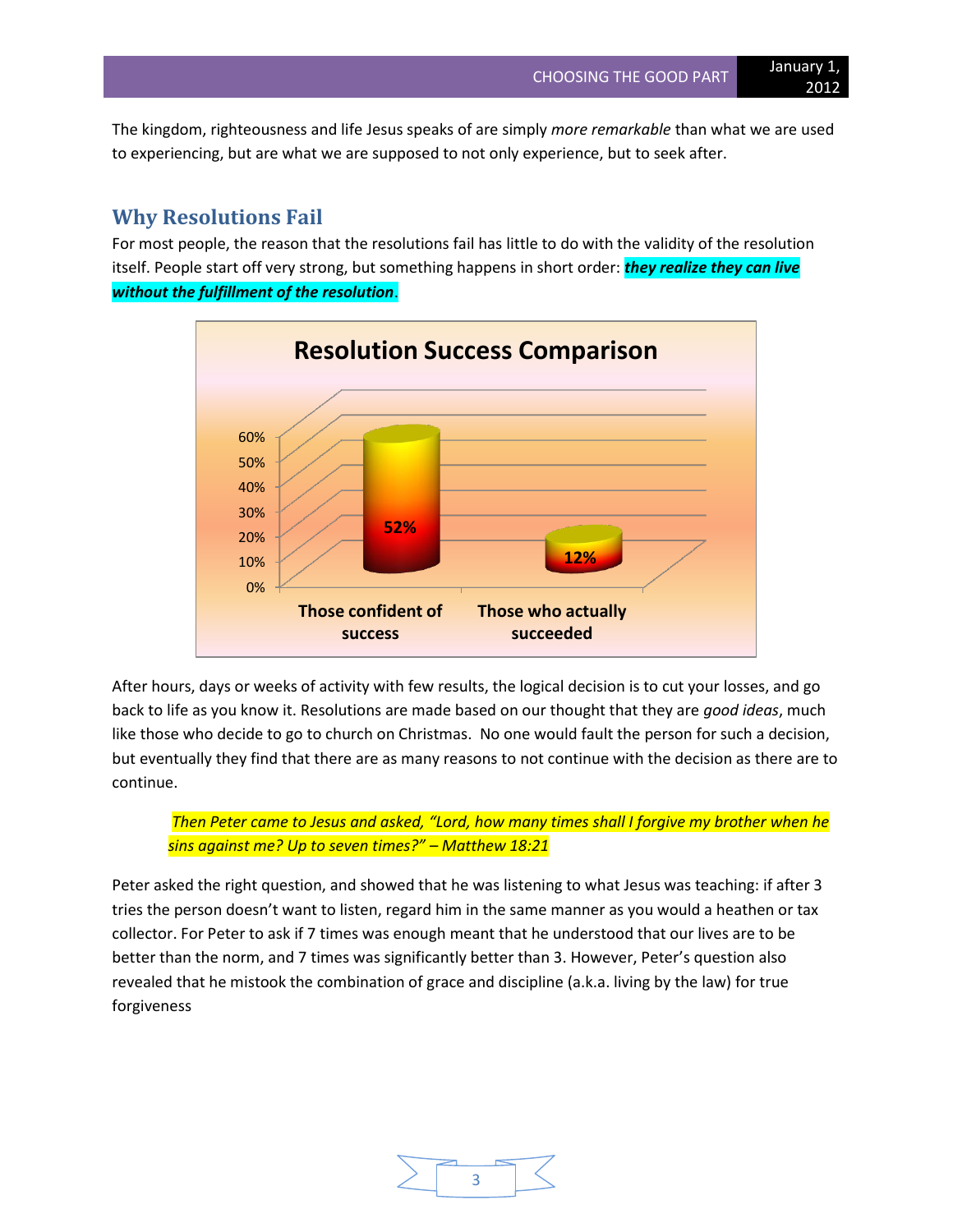When you're<br>tempted to lose<br>patience with<br>someone, think<br>how patient God<br>has been with you all the time.

Yet, even at 7 times, built into Peter's thought process was the idea that at some point, *forgiving his brother was not as important as holding to the hurt*. In Peter's mind, he could push his potential and resolve to a certain point, maybe even further than most, but no further. No one would fault Peter for refusing forgiveness when the sin hit double digits. Therefore, Peter's resolution (to demonstrate a real life of forgiveness) was wrought with the potential for failure. Many of our resolutions are the same way.

## **Seeking is not Casual**

*But seek first His kingdom and His righteousness, and all these things will be given to you as well. – Matthew 6:33*

The word "seek" in Greek ( $\zeta \eta \tau \varepsilon \omega$ ) carries with it the idea that *what is being sought has to be found*. While this sounds simple, it is actually very key. People who seek in this way do not give up until they have the object of their desire. It is mad Captain Ahab going after Moby Dick. FBI agent Hanratty chasing Frank Abagnale for years, when most would have said no more. Seeking is active, deliberate, goal oriented, and holds the object in the highest value. This is also another reason that most resolutions fail: **they are just not valuable enough**.

*The kingdom of heaven is like treasure hidden in a field. When a man found it, he hid it again, and then in his joy went and sold all he had and bought the field – Matthew 13:44*

As we approach 2012, considering our quest for the kingdom of God, and everything else in our life, we must do so with the same fervency as the man who purchased the field just to get the treasure

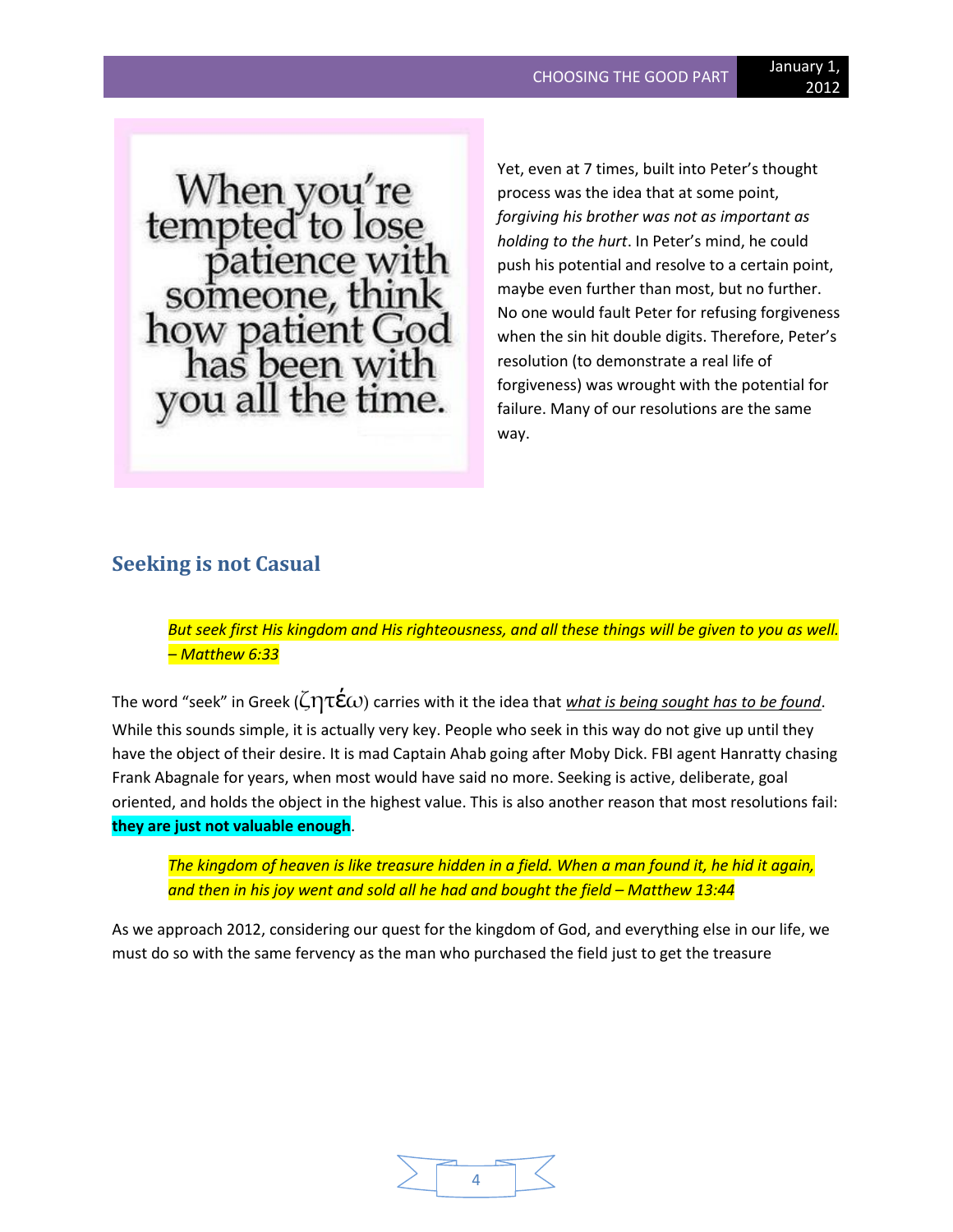### **Seeking More from Life**

Jesus showed what most people seek after: food, drink, clothing.

*Therefore I tell you, do not worry about your life, what you will eat or drink; or about your body, what you will wear. Is not life more [important] than food, and the body more [important] than clothes? – Matthew 6:25*

The word "important" was added for emphasis, but the original phrase is "*is not life more than food and the body more than clothes*?" Jesus was not advocating a life of asceticism, but was again offering the people an opportunity to see themselves and their lives differently. This was not a discussion about eternal life, about extreme spirituality, but rather about their current state of being: their souls, their physical beings, their current surroundings. By focusing solely on the fulfillment of those things, they were missing out on what was more important, more fulfilling, more rewarding.

*As Jesus and His disciples were on their way, He came to a village where a woman named Martha opened her home to Him. She had a sister called Mary who sat at the Lord's feet listening to what He said – Luke 10:38-39*

We can get the impression that Mary was the flighty, irresponsible one who wanted to do the easy things. However, we can see, especially from Jesus' response that Mary was nothing of the sort. She saw something desirable and valuable in Jesus' teaching, and was not going to rest or be distracted until she received all that was there for her. While Martha was looking for the "clothing of recognition", Mary was looking for what the Kingdom of God would do and be in her life. Martha's recognition would be forgotten until the next time she served, but what Mary received, per Jesus, "would not be taken away from her". *As we go into 2012, are we engaged in that which will change our lives, and the lives of those around us for the good?*

#### **Uncomfortable Balance**

Many times our resolutions pit one part of our lives against another, and because of this we have to sacrifice something that has had value in order to achieve the goal ahead of us. This is another reason resolutions fail: *fear of loss.*

*Jesus answered, "If you want to be perfect, go, sell your possessions and give to the poor, and you will have treasure in heaven. Then come, follow Me." When the young man heard this, he went away sad, because he had great wealth – Matthew 19:21-22*

Jesus answered this for those listening, as well as for the rich young ruler. Jesus was not advocating not having our needs or desires met as a path to a greater spirituality, but rather having a hunger for the things of God that so eclipses the other things in our lives, and for seeing God as our resource even for the basic needs and desires.